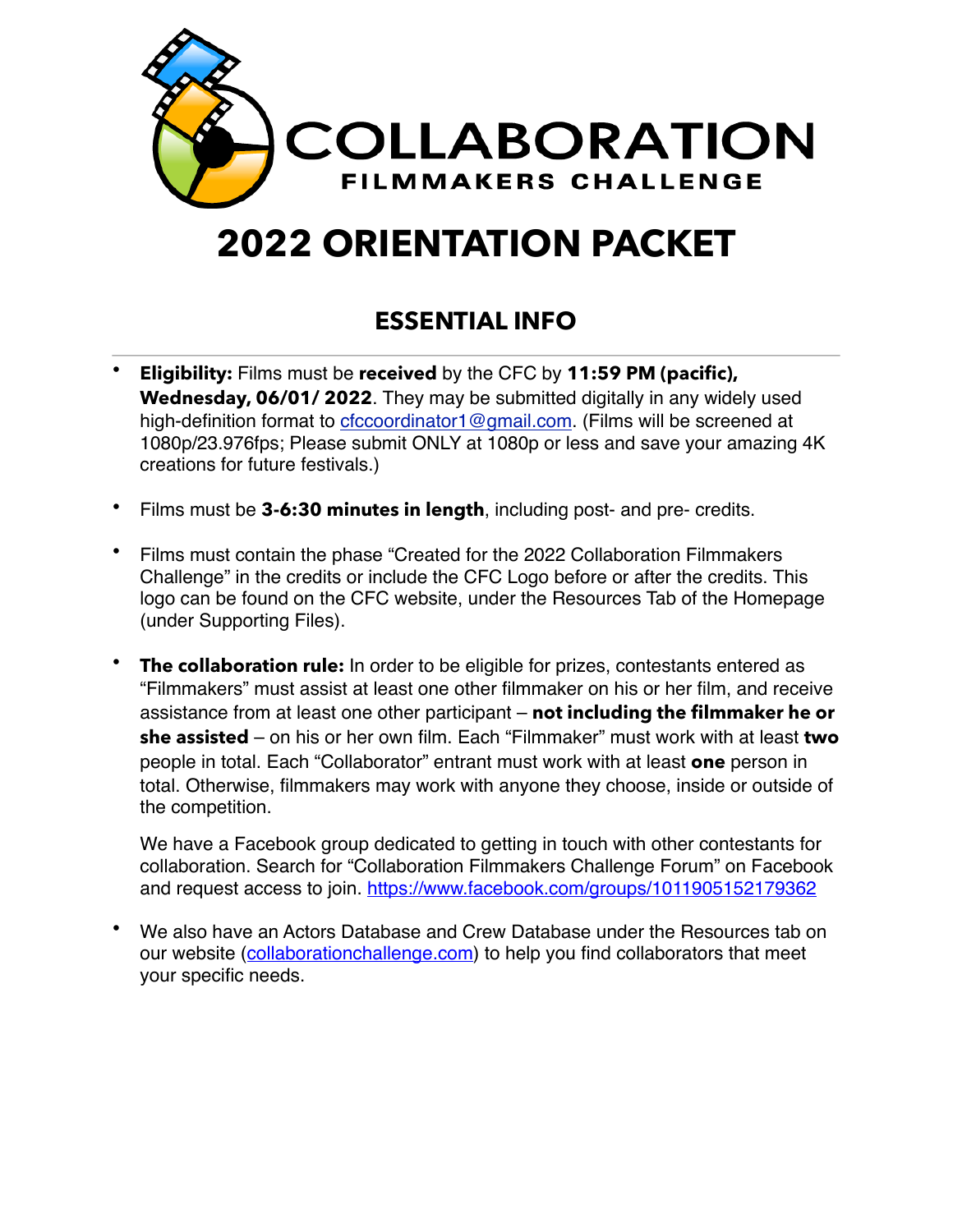- Talent, venue, and crew release forms, and the CFC Required Document, are available at collaborationchallenge.com/supportingfiles.html. There is a required document for Filmmakers and a different required document for Collaborators. **You must submit the CFC Required Document** to be eligible for prizes. If you are a Filmmaker, on the Collaboration Form, indicate **which other contestant contributed the most to your film** in the Key Collaborator space. That filmmaker will receive a bonus to their Collaboration Point total, and, should your film win the CFC Jury Award, \$1,000 in prize money.
- Films to be screened will be announced on the [collaborationchallenge.com](http://collaborationchallenge.com) home page no later than June 9, 2022 but we will aim for June 8, 2022.

# **PRODUCTION RESOURCES/RENTALS**

#### **Stray Angel Films**

Our long-time sponsor [Stray Angel Films](https://mailtrack.io/trace/link/21c75d2ea427ecc56936e6877fe350589f45f822?url=https%3A%2F%2Fwww.strayangel.com%2F&userId=3978513&signature=7a12505a971dee56) is offering discounts on rental gear during the 2-week challenge. To redeem, let them know you are with the 2022 CFC. They are offering a 30% discount on in-house equipment rentals and a 50% discount on Canon cameras and lenses.

#### **EntertainmentCareers.Net®**

Still in need of crew? Post a job listing to **[EntertainmentCareers.Net®](https://mailtrack.io/trace/link/43c5bf53884ace3be74d71136ffb03548a2311e7?url=http%3A%2F%2Fentertainmentcareers.net%2F&userId=3978513&signature=446e99f15627b6f8)**. They are offering CFC participants a free Featured Category Upgrade to their post. To redeem, simply include "Collaboration Filmmakers Challenge" in both the *job description* (which will allow them to quickly verify and feature the posting) and in the *company name field*.

Here are instructions on "[How to Post a Job Video](https://mailtrack.io/trace/link/1d5e424bb9f7a43acd23ee0f892eeb750ca16cd3?url=https%3A%2F%2Fbit.ly%2F386ZEVg&userId=3978513&signature=58fd19dc09007bc9)" that walks you through posting to their site. Please note you do not need to pay for a featured upgrade or use a discount code -- they will automatically upgrade any posting with "Collaboration Filmmakers Challenge" info in the Company Name and Job Description fields.

#### **Lensrentals**

Rent or buy gear from [Lensrentals](https://mailtrack.io/trace/link/630675d188b69806032855e441a5c79926cf6090?url=https%3A%2F%2Fwww.lensrentals.com%2F&userId=3978513&signature=f11dba4c766f9231) - use the discount code CFC15 for 15% off your order.

### **POST RESOURCES**

#### **Audio Design Desk**

Create cinema quality sound design in seconds! Use the code CFC2022 for [a monthly](https://mailtrack.io/trace/link/a4b0107839abade20a0df77ca08862be31c858ba?url=https%3A%2F%2Fadd.app%2Fpurchase%2F%3Fproduct-id%3D542434&userId=3978513&signature=06ece2b8c93fa228)  [Professional Subscription License](https://mailtrack.io/trace/link/a4b0107839abade20a0df77ca08862be31c858ba?url=https%3A%2F%2Fadd.app%2Fpurchase%2F%3Fproduct-id%3D542434&userId=3978513&signature=06ece2b8c93fa228).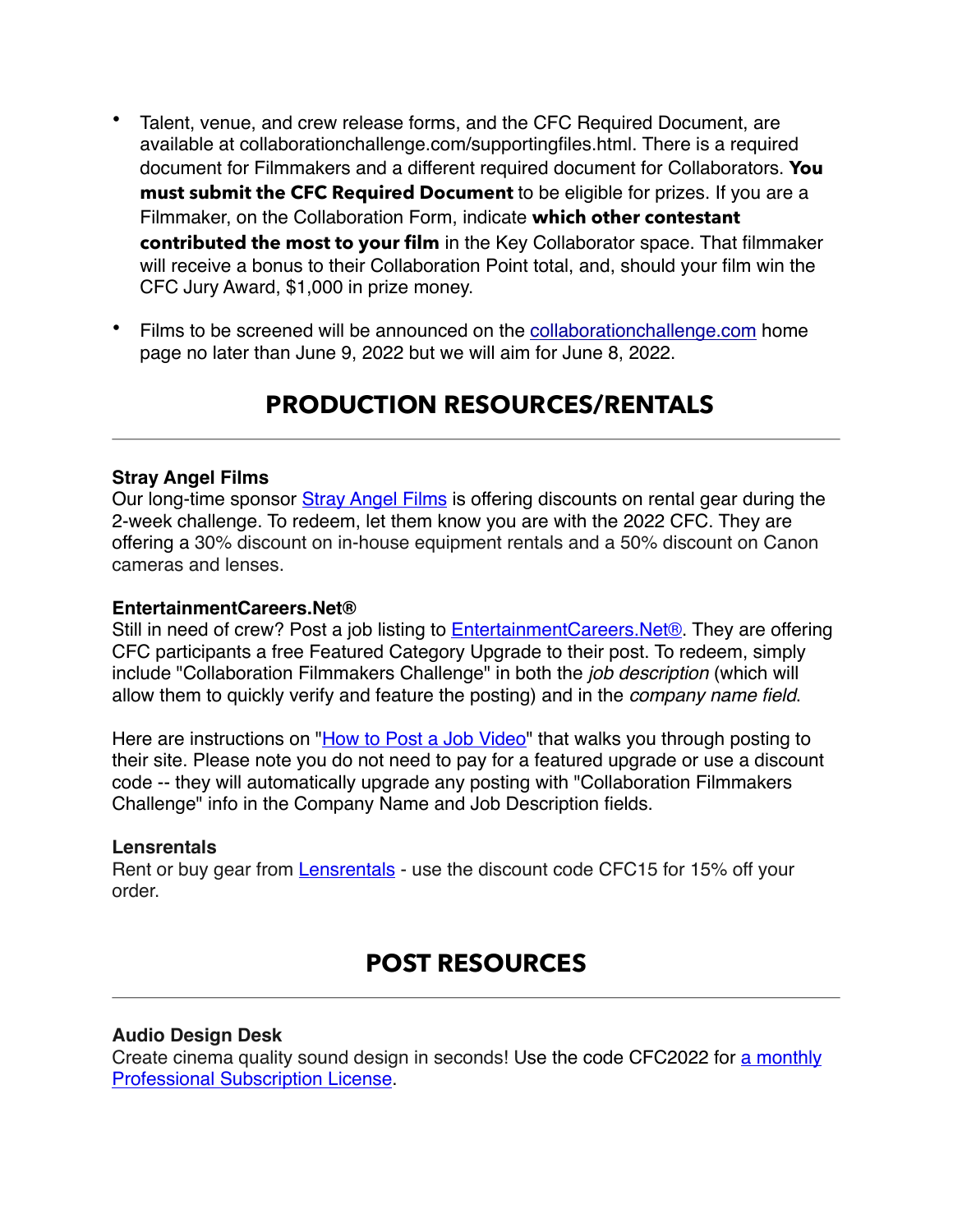#### **Resolution Music Collection**

Ryan Rapsys and Scott McRae are film composers with over 100 credits in feature films and television. The Resolution Music Collection contains nearly 4000 tracks within 100 albums and is available for use in CFC films. If you would like access to the library, send an email to [ryanrapsys@gmail.com](mailto:ryanrapsys@gmail.com) and he will set you up with log-in credentials. Filmmakers may use these credentials to log-in, browse, and download tracks from the library for their CFC film. A Credit must accompany use of any tracks. "Music from the Resolution Music Collection provided by Ryan Rapsys and Scott McRae" is acceptable.

#### **Musicbed**

Musicbed is the leading sync licensing platform for authentic music from relevant artists. Find the perfect song for your film! Musicbed is providing CFC filmmakers with free web-only licenses to a curated playlist of high-quality music, both with and without vocals. Screening films will receive automatic theatrical licenses and all submissions will be offered preferred rates for theatrical licenses to continue the festival circuit. There is also the option for full access to their annual subscription with your 1st month free! Check out the opportunity and the playlist here: [http://musicbed.com/cfc-2022](https://mailtrack.io/trace/link/99a85b490c4d8357688343deb66833db0a05ea72?url=http%3A%2F%2Fmusicbed.com%2Fcfc-2022&userId=3978513&signature=62a60f40beb5b396)

There are scores of other post resources at your disposal online:

-Options for music: Premium Beats, Killer Tracks, Firstcom, Jingle Punks, Extreme Music Library.

-Pond5.com will allow up to 10 free stock videos per month if you sign up. There's also VideoBlocks and GraphicStock who offer buyback opportunities on the files you purchase.

-Soundcloud is also a very effective tool. Lots of artists that want to get their songs our there will usually be open to allowing their song to get the kind of exposure the CFC offers.

-Envato and Envato Elements has a wide range of digital assets useful to filmmakers.

-We own have a library containing an assortment of music and sound FX if you would require them. Reach out to [cfccoordinator1@gmail.com](mailto:cfccoordinator1@gmail.com) with the subject "sound FX"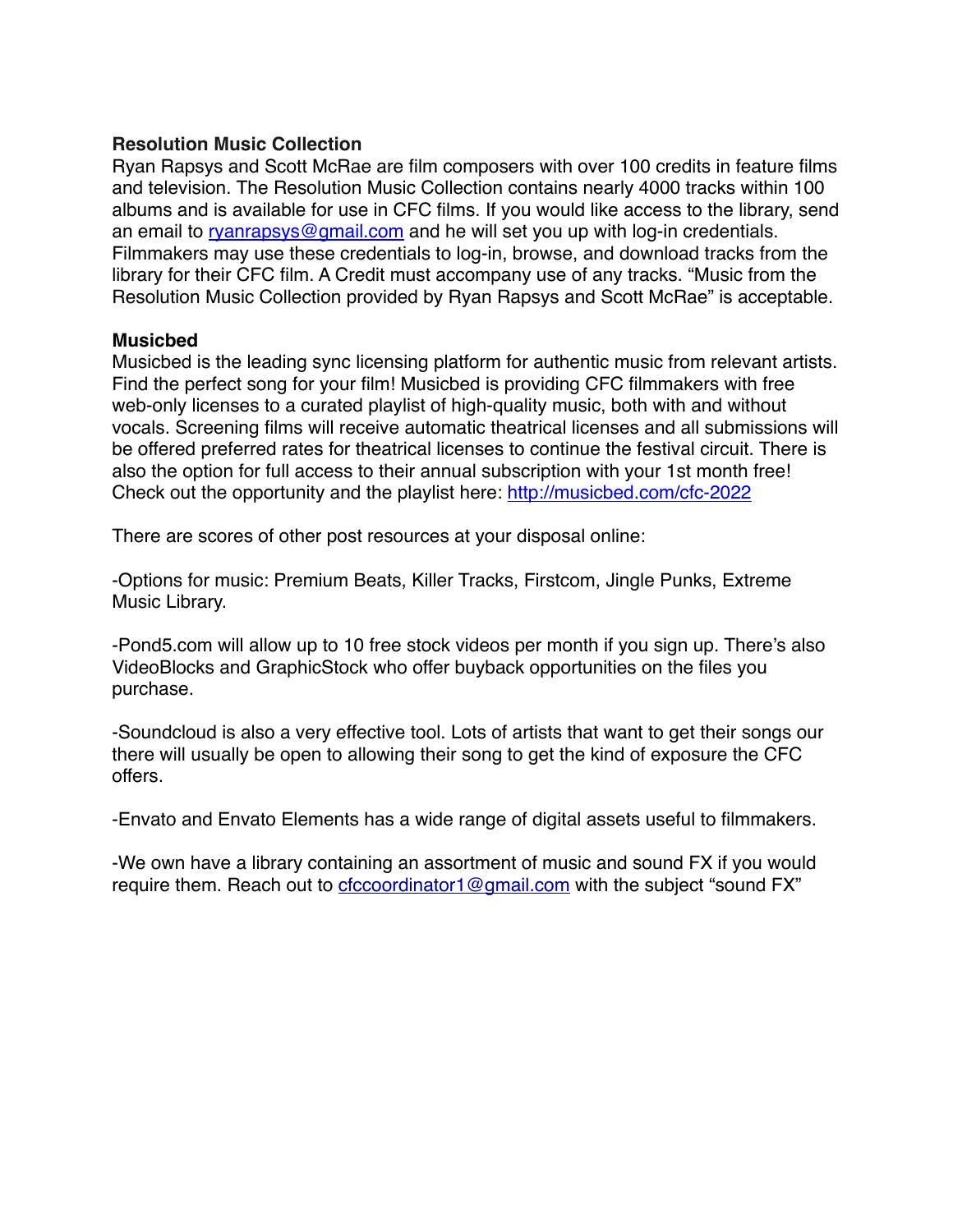### **GRAND PRIZE – JURY**

Determined by the CFC Jury panel in advance of the screening.

- **GRAND PRIZE:** \$5,000 (\$4,000 to filmmaker, \$1,000 to his/her key collaborator\*)
- **RUNNER UP:** URSA Mini Pro 12K for 2 weeks and DaVinci Resolve Studio.
- **HONORABLE MENTION:** \$250, \$350 LensRentals.com, and a copy of Final Draft.

### **SHOUT! FACTORY GENRE FILMMAKER OF THE FUTURE AWARD**

• \$5000 development deal toward the creation of a feature film or television pilot.

## **KEY COLLABORATOR\***

Determined by the Collaboration Points System.

- **FIRST PRIZE:** \$1,500; 1-year membership to EntertainmentCareers.Net®, Beastgrip Universal Smartphone Camera Rig, 1.33 Anamorphic Lens, and cardioid on camera microphone
- **RUNNER UP:** \$1,000, Beastgrip Universal Smartphone Camera Rig, 1.33 Anamorphic Lens, and cardioid on camera microphone.
- **HONORABLE MENTION:** \$500, \$50 gift certificate to Think Tank Photo

### **BLACKMAGIC COLLECTIVE FELLOWSHIP AWARD**

Determined by BMC

- Automatic official selection for BMC Film Festival
- One-on-one mentorship
- Access to BMC's equipment rentals
- Fast-tracked to a BMC career initiative

### **BEST ACTOR – COMEDY\***

Determined by the audience at the screening.

- **FIRST PRIZE:** \$1,000 and a 3-look session with Huebner Headshots
- **RUNNER UP:** \$200

### **BEST ACTOR – DRAMA\***

Determined by the audience at the screening.

- **FIRST PRIZE:** \$1,000 and a 3-look session with Huebner Headshots
- **RUNNER UP:** \$200

### **BEST CINEMATOGRAPHY\***

Determined by the audience at the screening.

• **FIRST PRIZE:** \$250, \$350 gift certificate from LensRentals.com, \$100 gift certificate to Think Tank Photo, and 1-year membership to EntertainmentCareers.Net®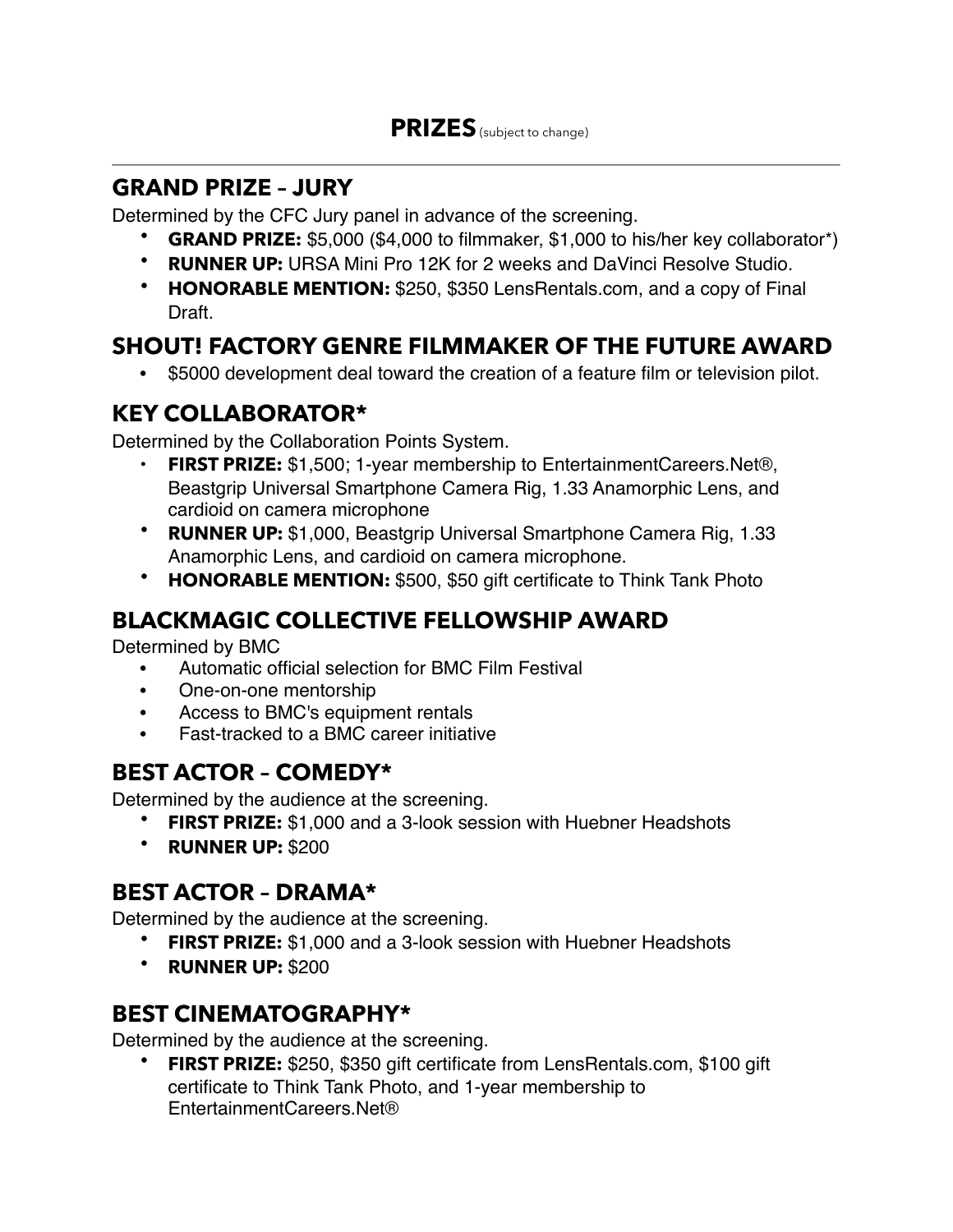• **RUNNER UP:** \$200 gift certificate from Moondog Labs, \$75 gift certificate from Think Tank Photo

### **BEST EDITING\***

Determined by the audience at the screening.

- **FIRST PRIZE:** \$250, Audio Design Desk 1-year license, Maxon (Red Giant) 1 year Red Giant Complete Subscription
- **RUNNER UP:** Maxon (Red Giant): 1 year Universe Subscription

# **BEST AUDIO AND SOUND\***

Determined by the audience at the screening.

- **FIRST PRIZE:** \$250, Audio Design Desk Perpetual License with resound sound packs and Beachtek: DXA-MICRO PRO+ Audio Adapter (1) and BRM-2 (1)
- **RUNNER UP:** Audio Design Desk 1-year license, Beachtek: DXA-MICRO PRO+ Audio Adapter (1) and BRM-2 (1)

# **BEST MUSIC\***

Determined by the audience at the screening.

- **FIRST PRIZE:** \$250, Audio Design Desk 1-year license
- **RUNNER UP:** Audio Design Desk 1-year license.

### **BEST WRITING\***

Determined by the audience at the screening.

- **FIRST PRIZE:** \$500 and a free copy of Final Draft
- **RUNNER UP:** copy of Final Draft

# **BEST CONCEPT**

Determined by the audience at the screening.

**FIRST PRIZE:** Private Wine Tasting (20 people, \$500 value) from Total Wine and More

### **BEST USE OF QUOTE**

Determined by the CFC staff.

- **FIRST PRIZE:** \$500
- **RUNNER UP:** Copy of Final Draft

# **BEST SET PHOTO**

Determined by the CFC staff.

• **FIRST PRIZE**: \$200, \$350 gift certificate to LensRentals.com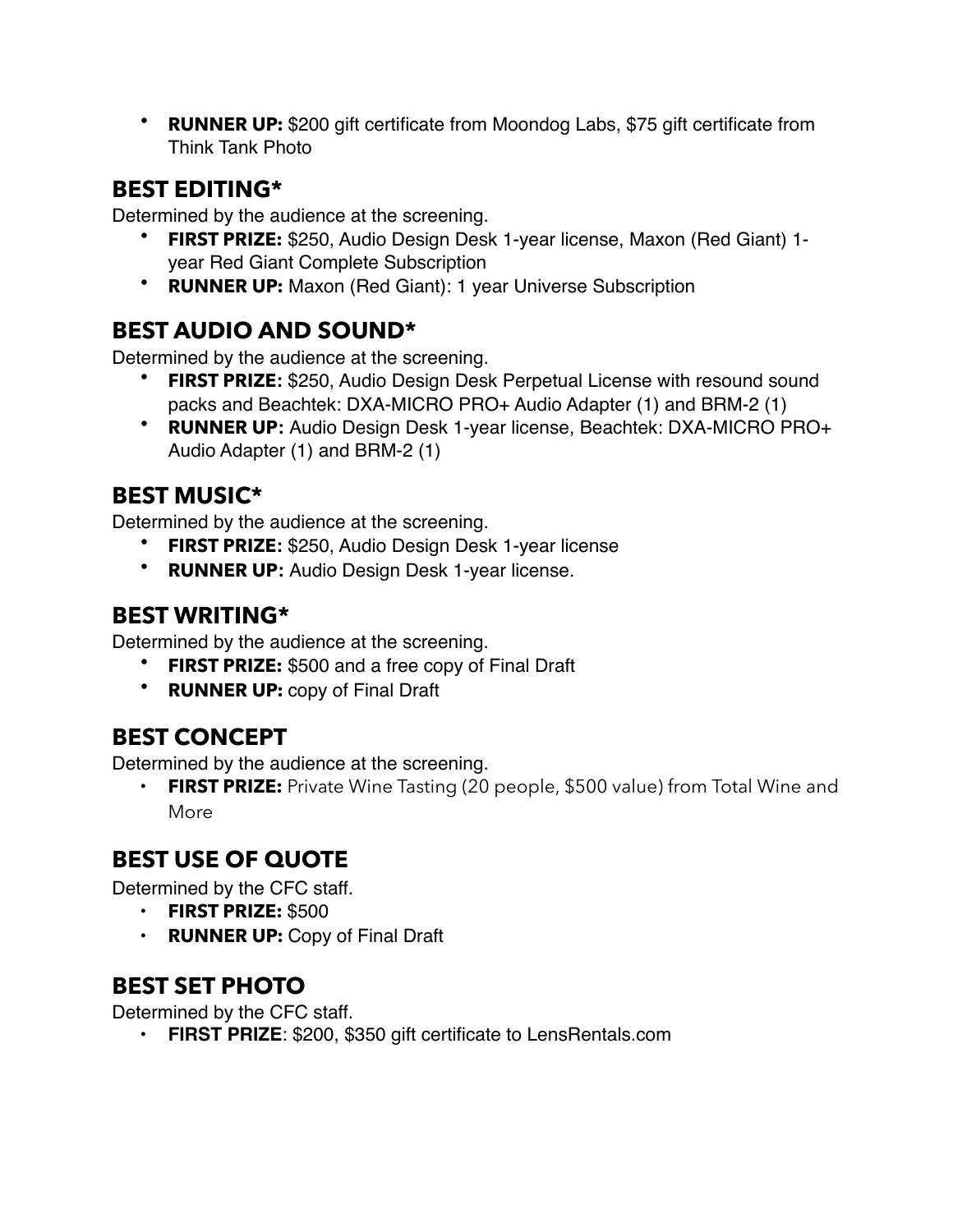### **ROOKIE AWARD (first time CFC filmmaker)**

#### Determined by the CFC staff.

GRAND PRIZE Copy of Final Draft, \$250 gift certificate to Stray Angel Film, 1-year membership to EntertainmentCareers.Net®

\*Eligible to win registered as collaborator

# **OFFICIAL RULES**

#### **I. Overview**

- 1. The Collaboration Filmmakers Challenge (CFC) will take place over two weeks, running from 12:00 AM PDT Wednesday, May 18, 2022, to 11:59 PM PDT Wednesday, June 1, 2022.
- 2. Participants may enter either as FILMMAKERS (\$50) or as COLLABORATORS (\$30). FILMMAKERS are responsible for turning in a finished film at the conclusion of the filmmaking period and are eligible for all prizes. COLLABORATORS do not turn in a finished film, and are only eligible for collaboration-related prizes.
- 3. Each FILMMAKER participant will make his/her own film and must be assisted by at least one other FILMMAKER or COLLABORATOR.
- 4. Each FILMMAKER participant must assist at least one other FILMMAKER. Participants are strongly encouraged, but not required, to work with more than one other filmmaker.
- 5. In the event that a FILMMAKER entrant cannot obtain a collaborator on his/her own, CFC will seek to help unassisted filmmakers find collaborators. If the filmmaker is still unassisted, CFC will review the filmmaker's entry on a case-bycase basis.
- 6. Submissions must relate to or be inspired by the THEME QUOTE revealed on May 17th, 2022.
- 7. All FILMMAKERS and COLLABORATORS may freely collaborate on as many films as they wish.

### **II. Rules of Filmmaking**

A) Production

- 1. All writing, production and post-production must take place within the two weeks of the Challenge.
- 2. All costs associated with production are the sole responsibility of the FILMMAKERS and COLLABORATORS.
- 3. Films must be between 3-6:30 minutes in length, including opening and end credits (outlined in "Submission" below).
- 4. Each FILMMAKER and COLLABORATOR must turn in their respective REQUIRED DOCUMENTS before the end of the filmmaking period.
- 5. All submissions must be the original work of the entrant; must not infringe thirdparty's rights; must be suitable for publication (i.e., may not be obscene or